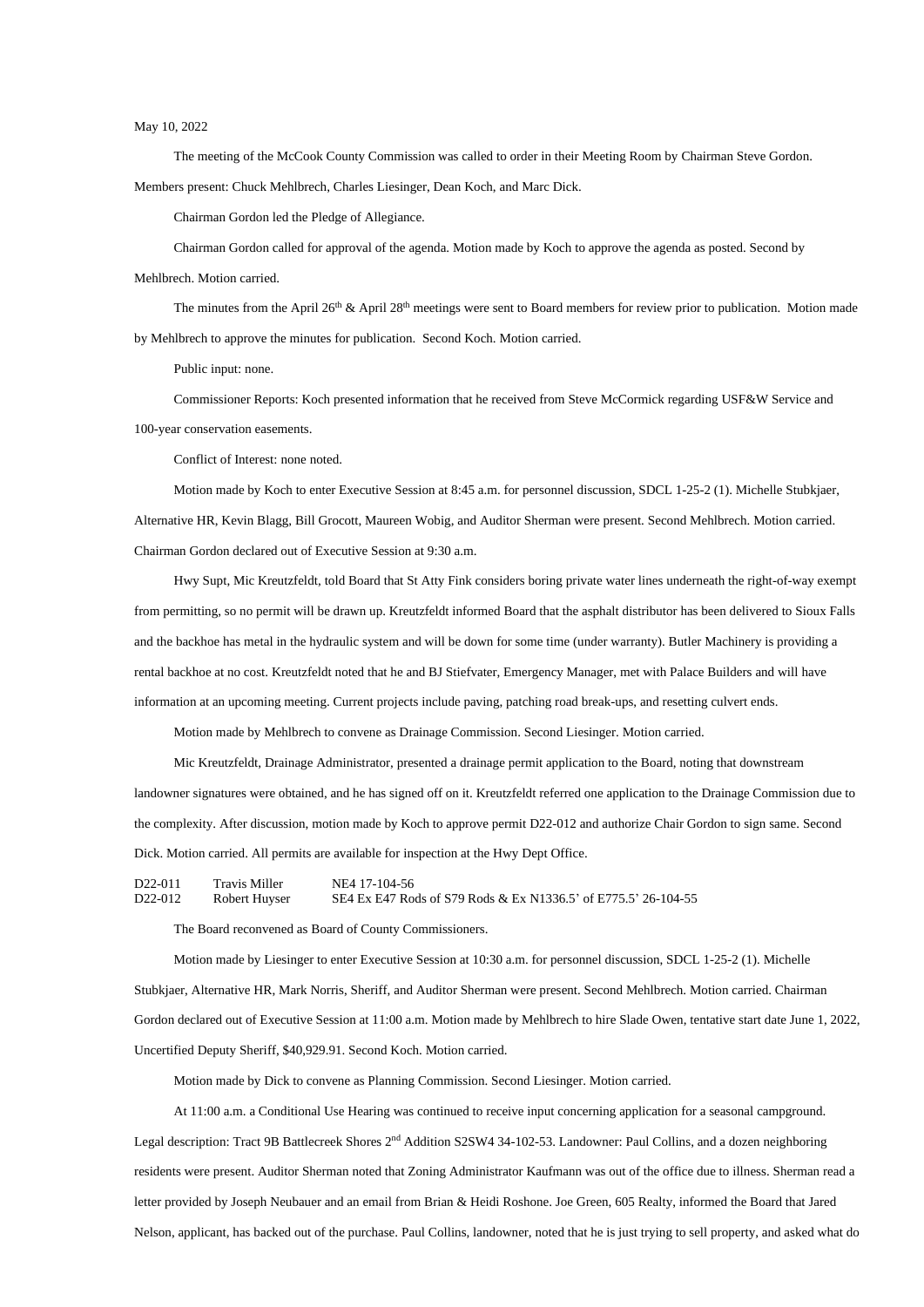people want, houses, storage units? Liesinger voiced drainage concerns. Dick stated that the State doesn't want more campgrounds and, he too, is concerned about drainage issues. Following discussion, motion was made by Liesinger to deny the conditional use request for a seasonal campground. Second Dick. Roll call vote. Ayes: Liesinger, Dick, Koch, Mehlbrech, and Gordon. Nays: none. Motion carried.

The Board reconvened as Board of County Commissioners.

Motion made by Liesinger, second Dick, and carried, to pay claims: GENERAL FUND: Bi-Weekly Payroll: 4/30/2022: Commissioners 1980.75 mileage 101.64; Auditor 5388.47; Treasurer 4231.79; States Attorney 2925.25; Custodian 1249.50; Dir of Equalization 2473.33; Register of Deeds 3010.05; Veterans Service Officer 279.90; GIS 1564.50; Sheriff 9358.04; Contract Law 6841.01; Care of Poor 198.08; Welfare 287.43; Community Health Nurse Secretary 1451.80; 4-H Youth Assistant 1382.50; Drainage 374.30; Planning & Zoning 558.57. SD Dept of Revenue, SD Developmental Center-Redfield 60.00; A & B Business, monthly copier contract 70.83; Alternative HR, May HR services 5500.00 deputy sheriff advertising 195.00; AutoEx, vehicle maintenance 4130.84; Card Service Center, pleated shades 114.90 fax machine & toner (courts) 255.46 digital recorder 47.98 law enforcement supplies 3051.05 travel expenses 287.99; Century Business Products, monthly copier contract 138.34; Chesterman Co, water 119.00; City of Bridgewater, May ambulance appropriation 3741.67; Dakota Data Shred, shredding service 56.78; Election Systems & Software, tabulation training 350.00; FedEx, shipping charges 16.51; Feeding South Dakota, food pantry deliveries 70.00; Mike Fink, April expenses 684.93; Gordon Flesch Co, monthly copier contract 21.00; Lewis Family Drug, prisoner care 224.06; LifeQuest, 2<sup>nd</sup> Qtr allocation 720.00; Lincoln County Treasurer, reimburse mental health expenses 394.66; Marco Technologies, monthly copier contract 71.20; McCook County Coroner, services & mileage 380.60; McCook County EMS, May ambulance appropriation 11172.73; McCook County Treasurer, postage 262.00; McCormick Motors, law enforcement vehicle maintenance 193.95; McLeod's Printing, PT25's 425.80 traffic tickets 171.93; Meyer Motor, law enforcement vehicle maintenance 738.04; Mitchell Clinic, prisoner care 465.00; Morgan Theeler LLP, CAA for Delving Urbina-Brado 494.90; New Century Press, publishing 927.22; Office Depot, office supplies 146.81; Pictometry International, flyover-year 2 16368.91 change finder 3299.97; Presto-X, food pantry pest control 41.00; Salem City, utilities 108.37; Salem Lumber, supplies for new trailer set-up 132.84; Randy Schwader, training expenses 25.50; Laurie Schwans, Spring workshop expenses 34.51; SD Achieve dba LifeScape, services for 6 residents 360.00; SD Public Health Laboratory, lab services 220.00; SD Sheriff's Assn, uniform patches 53.10; SDACC, 2<sup>nd</sup> Qtr CLERP assessment 425.00; Michael D Sharp, CAA for Tylar Barry 418.17 for Natalie Shanahan 834.07 for Natalie Shanahan 212.28 for Henry Deters 705.77 for Colton Morrel 538.10 for Colton Morrel 232.52; Geralyn Sherman, mileage 204.54; Steinley Real Estate, USPAP Course 175.00; Brad Stiefvater, aircraft search time 153.00; Sturdevant's Auto Supply, snow driver 29.18; Tech Solutions, Managed IT services 3593.00 2 Dell laptops 2398.00; Triotel Communications, telephone/internet service 692.58; Verizon Wireless, Pad service 40.01 cell phone service 412.10; Deb Wollman, supplies 41.32; Xcel Energy, utilities 550.29; Zapp Hardware, supplies 72.93.

COUNTY ROAD & BRIDGE FUND: Bi-Weekly Payroll: 4/30/2022: Hwy Dept 20,953.49. Appeara, towel & mat rent 70.69;

Avera Occupational Medicine-Mitchell, employee drug screens 219.00; Butler Machinery, parts 179.71; Central Farmers Coop, fuel &

supplies 6306.61; Century Business Products, monthly copier contract 131.47; Chesterman Company, water 31.50; Diesel Machinery

Inc, parts 73.41; DMC Wear Parts, shank cutter bit 1161.26; Gessner Welding & Repairs, parts & supplies 44.00; North American Truck,

parts 13.00; North Central International, anti-lock brake system 323.62; Pictometry International, flyover-year 2 8184.45; Puthoff Sales

& Service, parts & supplies 313.19; RBS Sanitation, garbage service 73.44; Safety-Kleen, parts washer solvent 189.79; Salem City,

utilities 167.55; Salem Lumber, supplies 121.27; Southeastern Electric, utilities 34.30; Sturdevant's Auto Supply, parts & supplies

718.40; Triotel Communications, telephone/internet service 132.41.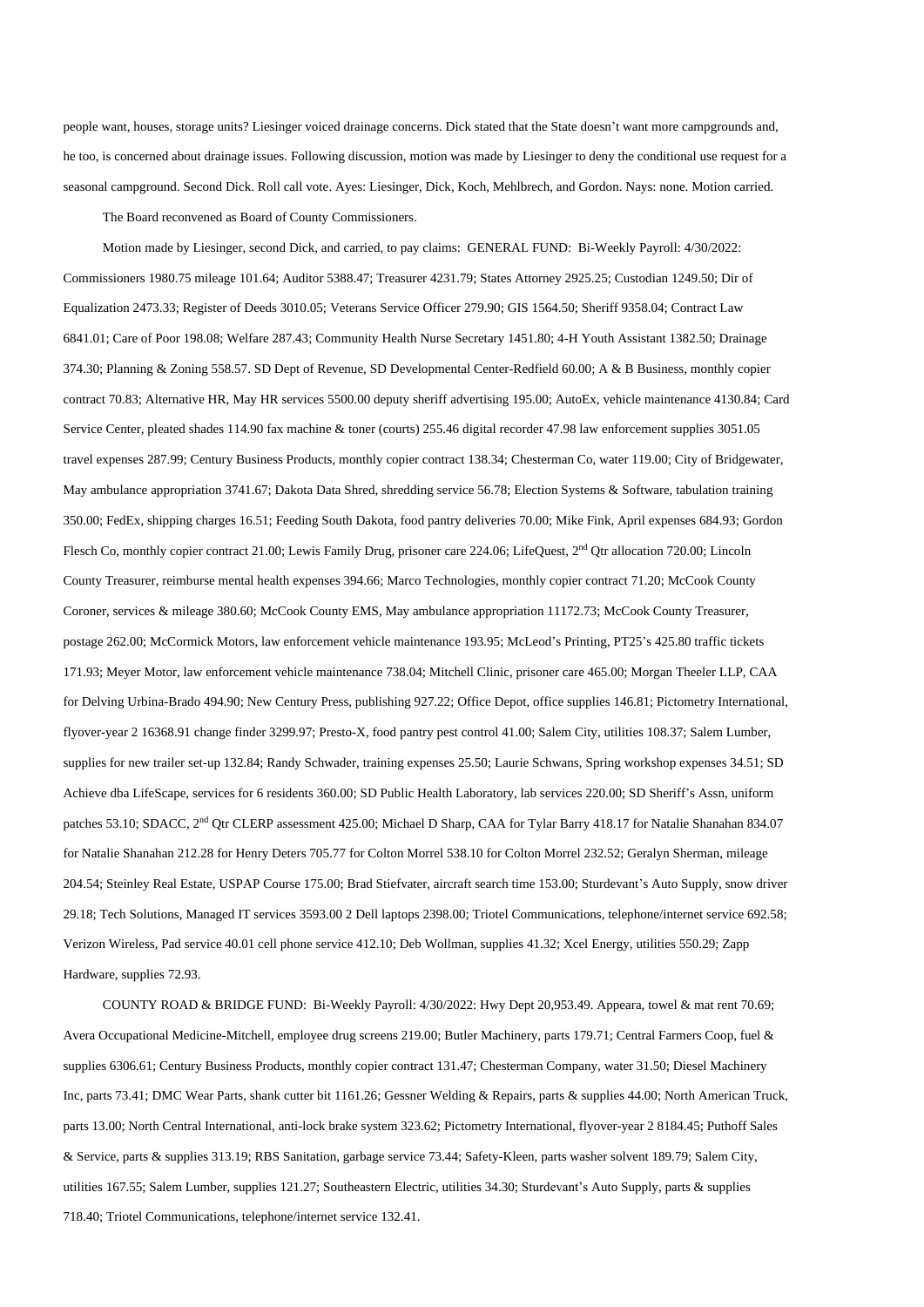911 SERVICE FUND: Golden West Telecommunications, 911 telephone service 400.00; Triotel Communications, 911 telephone service 199.20.

EMERGENCY MANAGEMENT FUND: Bi-Weekly Payroll: 4/30/2022: EDS Director 1454.68. New Century Press, burn ban notice 17.35; Brad Stiefvater Jr, April expenses 130.29; T&C's Pit Stop, diesel fuel 59.78; Triotel Communications, telephone & internet service 87.44.

24/7 SOBRIETY FUND: Bi-Weekly Payroll: 4/30/2022: Sheriff Secretary/Dispatcher 210.25. PharmChem Inc, sweat patch analysis 62.90.

MODERNIZATION & PRESERVATION FUND: Clubhouse Hotel & Suites, lodging for Spring workshop 274.32; Microfilm Imaging System, scanning equipment rent 569.00.

PAYROLL CONTRIBUTIONS – ALL FUNDS: 4/30/2022: Dir of IRS, county share of FICA 3791.14, Medicare 886.62; SD Retirement System, county share of retirement contribution, 3830.86; Wellmark BlueCross/BlueShield of SD, county share of health insurance premium 6548.65.

ARPA FUND: Retention Incentive Pay by Department: 5/2/2022: Auditor 6000.00; Treasurer 4000.00; States Attorney 2000.00; Custodian 2000.00; Dir of Equalization 2000.00; Register of Deeds 4000.00; Sheriff 10000.00; Contract Law 6000.00; Emergency Management 2000.00; Hwy Dept 22000.00; Nurse 2000.00; 4-H Program Assistant 2000.00.

PAYROLL CONTRIBUTIONS – ARPA FUND: 5/2/2022: Dir of IRS, county share of FICA 3968.00, Medicare 928.00; SD Retirement System, county share of retirement contribution, 3840.00.

The Auditor's Account with the County Treasurer for the month of April 2022: deposits in banks, \$10,180,734.79; cash to

deposit, \$1,427.47; checks to deposit, \$585,587.69; CC payments, \$3,023.84; Cash Items (postage) \$262.00; Treasurer's Cash, \$1308.00;

Register of Deeds, \$450.00; Sheriff, \$500.00; CD's, \$800,000.00. The total deposits on hand: \$11,573,293.79.

Auditor Sherman noted that the individuals who filed applications for county assistance have been notified of the decisions made regarding payment (2022-08 and 2022-01 &2022-02). A list of lien payments for the month of April were reviewed.

The April Law Enforcement Report was noted and filed.

The SEFP April Facilitator's Report was noted and filed.

The following building permits were issued the month of April 2022:

| 2022-041                                                                                         | John & Stacey Sieverding                                     | new home         | W613.52' of E980' of N710' of NW4 Ex N190' of W275' of |
|--------------------------------------------------------------------------------------------------|--------------------------------------------------------------|------------------|--------------------------------------------------------|
|                                                                                                  |                                                              |                  | E980' in NW4 17-103-56                                 |
| 2022-043                                                                                         | Jeff & Jean O'Hara                                           | new home         | Tract 1 of O'Hara Addition in NW4SW4 22-103-53         |
| 2022-044                                                                                         | Adam & Peggy Lauck                                           | mobile home      | W2SE4 32-103-54                                        |
| 2022-045                                                                                         | Gerald & Jayne Eichacker                                     | mobile home      | 4 AC in SW Corner SW4 SW4SW4 18-104-54                 |
| 2022-046                                                                                         | James & Rondi Hanssen                                        | storage building | W1531' of S933' Ex S250' of W780' SW4 19-102-56        |
| 2022-048                                                                                         | Jeremie & Jill Slagle                                        | remodel basement | Tract 1 of Hollis Larson Add in SE4 35-102-53          |
| $\begin{array}{c} \n\bullet \bullet \bullet \bullet \bullet \bullet \bullet \bullet \end{array}$ | $\mathbf{r}$ $\alpha$ $\mathbf{r}$ $\mathbf{r}$ $\mathbf{r}$ |                  |                                                        |

2022-049 Dean & Rhonda Langrock cold storage Lot 1A Schaefer's Addn in SE4 33-101-53 2022-050 K & W Farm machine storage W2SW4NW4 29-101-54

Commissioner Dick left the meeting at this time.

Auditor Sherman presented applications for alcoholic beverage licenses from Lake Time LLC and Ports Petroleum Co dba Fuel

Mart to the Board. Both applications are for Retail (on-off sale) Malt Beverage & SD Farm Wine licenses. Motion made by Liesinger to

approve the applications and authorize Chairman Gordon to sign same. Second Mehlbrech. Motion carried.

Auditor Sherman presented a resolution for licenses for package off-sale liquor to the Board. Following review and discussion,

motion was made by Liesinger, second Koch, and carried, to approve and adopt the following resolution.

RESOLUTION 2022-07 ALCOHOLIC BEVERAGE LICENSE – PACKAGE OFF-SALE LIQUOR